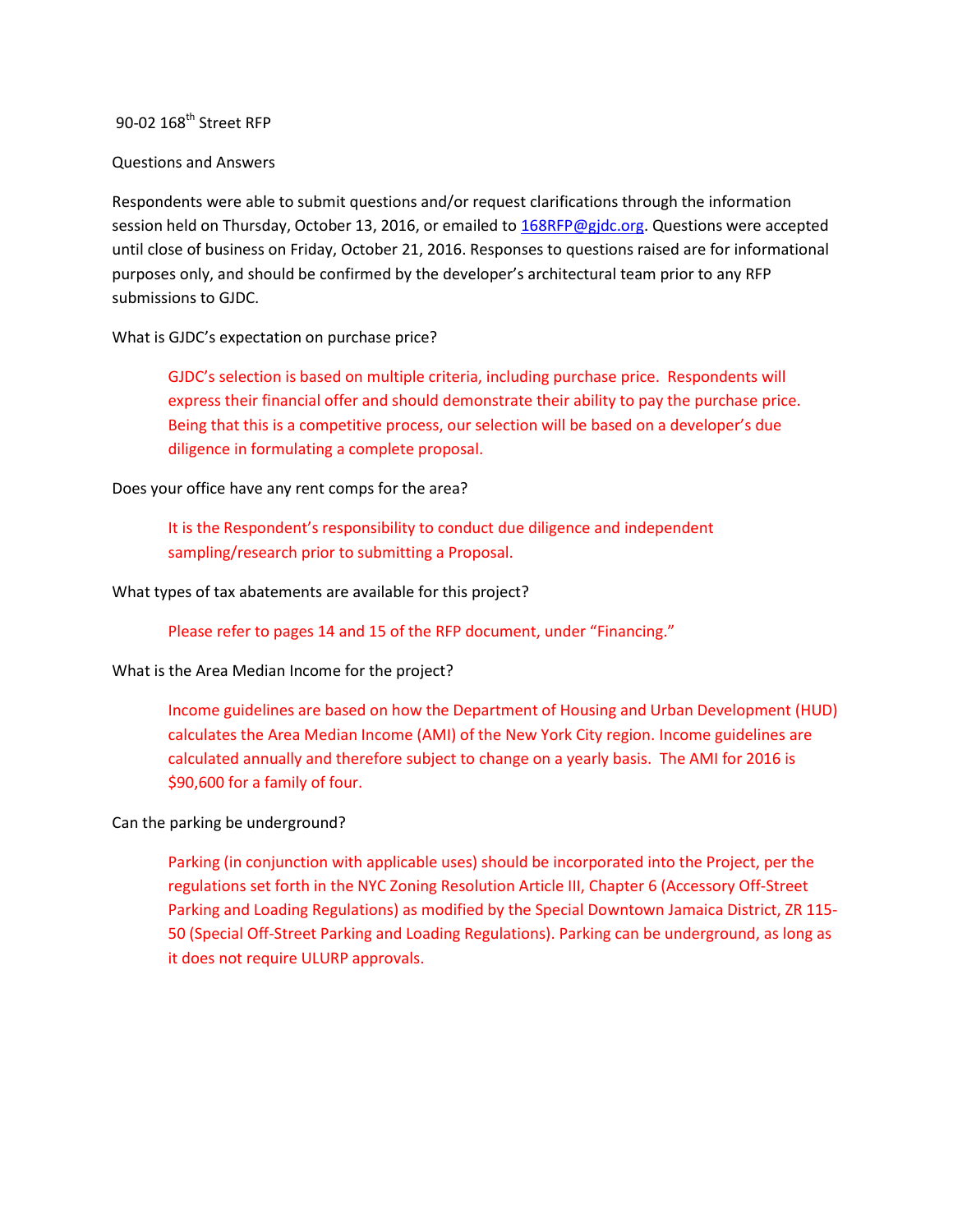Please clarify parking requirements vs. allowed. The RFP document states 175 spots (75 for commercial, 100 for every 400 residents), but the New York City Zoning Resolution allows 150 spots for an as-of-right development. Modifications to the zoning resolution (for the Special Downtown Jamaica District) permit 300 spots. Are there any special permits expected?

See above. Per page 14 of the RFP document, a general guideline can be utilized for 1 space per 1,000 square feet of floor area, for general retail or service uses and office uses; 0.5 spaces per unit of market-rate housing; and because the development site is located within the transit zone, no accessory off-street parking spaces are required for income restricted housing units.

Is sponsor able to charge for parking?

Yes.

In regards to the land sale, will alternative structures be considered?

No. The structure must conform to the objectives on pages 2 and 3 of the RFP document.

What is the definition of market rate for the project? In Appendix I of the RFP, 130% of AMI is implied as Market Rate.

At the moment in Jamaica, the top rents correspond to incomes at approximately 130% of AMI.

Is there a market study or demand analysis that influences the artist housing requirement?

Center for an Urban Future, a NYC-based think tank generated a report in June 2015, called Creative New York, which highlighted the need for affordable artist housing. This report can be found a[t https://nycfuture.org/pdf/Creative-New-York-2015.pdf.](https://nycfuture.org/pdf/Creative-New-York-2015.pdf)

Is there an incentive for two levels of retail (as stated on page 13 of the RFP?)

Proposals that incorporate two levels of retail will be looked upon favorably.

Regarding MWBE and/or DBE certification: is there a requirement on whom the certification body is?

MWBE and/or DBE certification can be earned from the following certification bodies: NYC Department of Small Business Services (municipal level); Empire State Development Corporation, Port Authority of New York and New Jersey, or Metropolitan Transit Authority (state level), or at the federal level.

What is the status and plan for the existing municipal parking lot on site? (This is not a municipal lot)

At the moment, the parking lot will remain a parking lot until the site is sold to the developer. GJDC has no plans to relocate the current 291 spaces.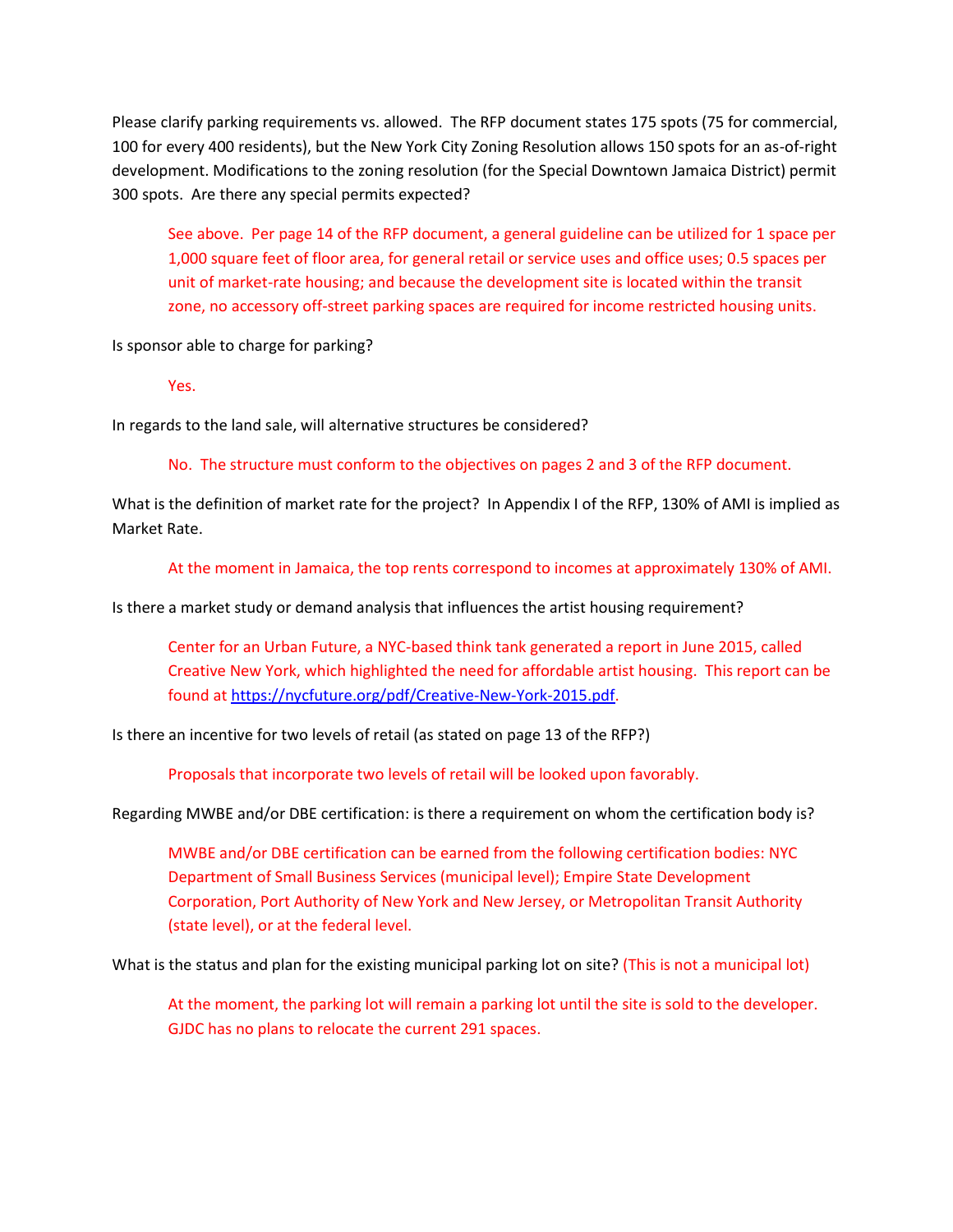Would you consider substantially reducing the amount of retail space on site?

## Not at this time.

Would a reduction in retail be considered if replaced with a community related asset like a park?

No.

Because the project objectives state that units must be 60% of AMI or larger, is there consideration for LIHTC (Lower Income Housing Tax Credits) on site?

The requirement, as outlined in the objectives, is for units to be from 60% of AMI to Market Rate (130%). However, as a clarification, we would like to see a percentage of units to be at 60% of AMI – and after further clarification from NYC HPD, any units at 60% of AMI **are** LIHTCeligible. Please note: proposals that assume HPD and/or HDC financing must meet HPD/HDC program requirements. In terms of consideration, it may be helpful to provide an LOI from a tax credit syndicator/investor in order to confirm that LIHTC equity is feasible.

Because there are no LIHTC units, can the project still max out at 5.0 FAR?

Per ZR Section 115-211, the base FAR for a development containing residential uses within a C4- 5X district is 3.75. This may be increased to a maximum FAR of 5.0 as set forth in ZR Section 23- 154 (Inclusionary Housing), through the provision of affordable housing, pursuant to the provisions relating to Inclusionary Housing designated areas in ZR Section 23-90.

Can the project reach the full 140' or 145' height despite no LIHTC units?

Eligibility for modified height and setback regulations for certain Inclusionary Housing buildings is described in ZR Section 23-664. For quality housing buildings on zoning lots in Inclusionary Housing designated areas, where 50% or more of the floor area on the zoning lot contains residential uses and at least 20% of that floor area is affordable, the building may rise to a maximum 140' height (for a building with a non-qualifying ground floor) or 145' height (for a building with a qualifying ground floor, as defined in ZR Section 12-10)

If providing parking beneath ground floor level, does that count against the FAR?

No. Below-grade parking will not count against the FAR.

Will the list of prospective bidders be available in order to engage with MWBE certified entities, to respond to the RFP in a potential partnership?

We will only provide the list of individuals who attended the Information Session and Site Visit (provided that attendees were willing to make their information available), which can be found on the GJDC website.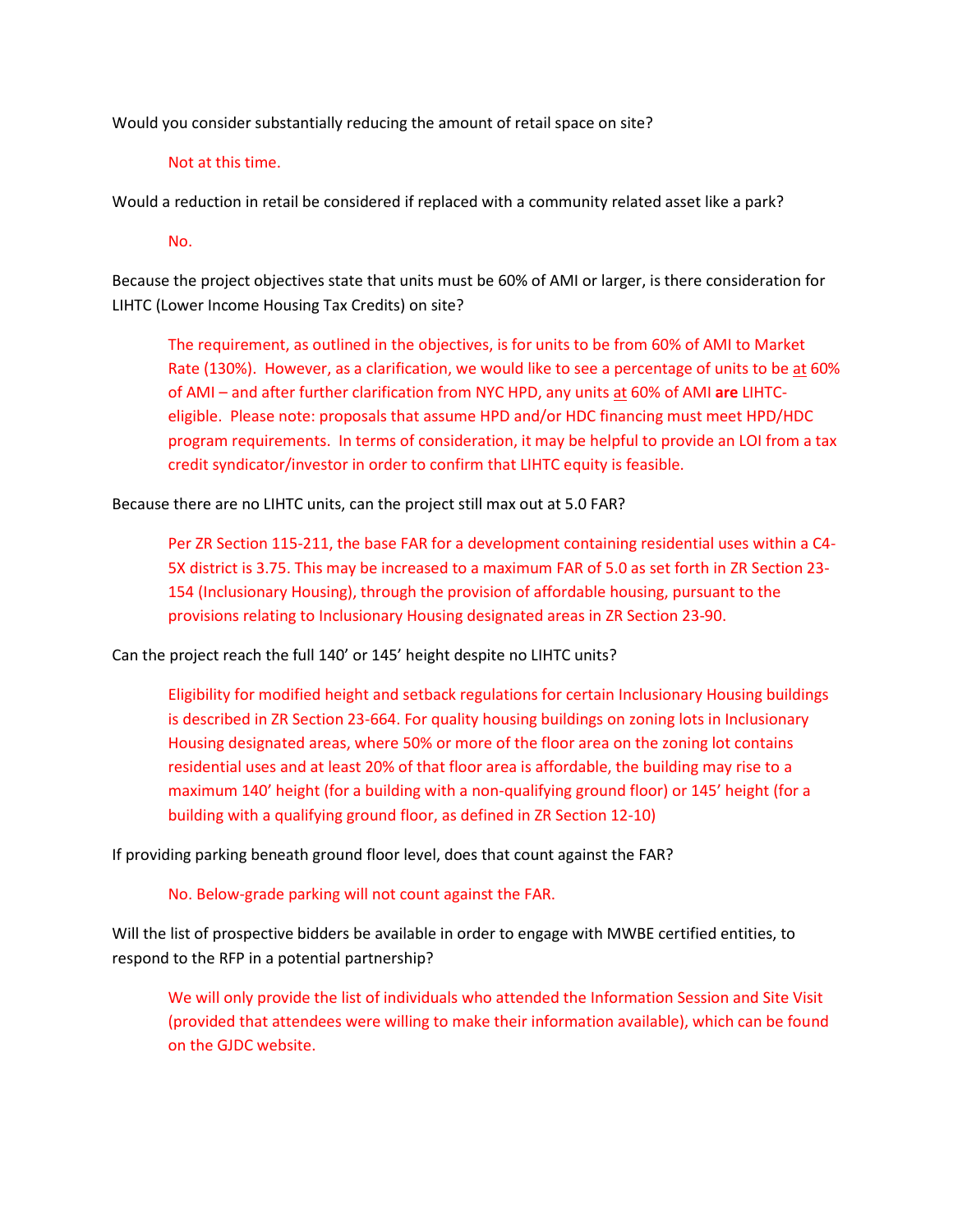How or why did the previous developers' deal fall apart on this site?

In 2013, GJDC entered into an agreement with Blumenfeld Development Group (BDG). BDG was to file a Land Use Review Application pursuant to ULURP in connection with the development of both of the parking lots that straddle 168<sup>th</sup> Street. BDG was provided with a 2  $\frac{1}{2}$  year time frame to obtain approvals, but due to a number of factors, work did not progress to enable approval of a land use action to move the project forward. In 2015, GJDC (under new leadership) took a fresh look at the BDG project. The market changed substantially during the timeframe, and the demand for affordable housing had grown tremendously, hence the current requested configuration.

Has the expiration of 421a legislation affected GJDC's ability to execute on its vision, especially as it relates to projects like 90-02 168<sup>th</sup> Street?

### Not at this time.

As the land price offered makes certain assumptions regarding the availability of select financial benefits – 421(a), HPD grants, HDC low-interest financing, LIHTC, etc. would the 10% deposit be refundable in the event that these financial benefits did not materialize prior to closing in 3Q 2017?

As stated on page 21 of the RFP document, under Land Sale Process: "At Contract signing, the Selected Developer will be required to provide, at minimum, a deposit to GJDC of 10% of the proposed purchase price (the "Down Payment"). The Down Payment will be creditable against the purchase price, but will not be refunded if the Selected Developer fails to meet its obligations for Contract closing."

Is there a Phase I report or other information pertaining to site history available?

There is no current Phase I report available. However, there is an outdated Phase I that was prepared in 2000.

Does this site qualify as a brownfield?

Currently, the site is not a brownfield according the New York State Department of Environmental Conservation. However, the City of New York's Office of Environmental Remediation may designate an area in the east part of the downtown area, which includes the site, as a brownfield, as part of a Community Brownfield Planning grant.

Have borings or other environmental investigations been conducted? If so, are the results available?

Phase I and Phase II environmental assessments were conducted in 2000. The selected developer will have to conduct an updated environmental assessment.